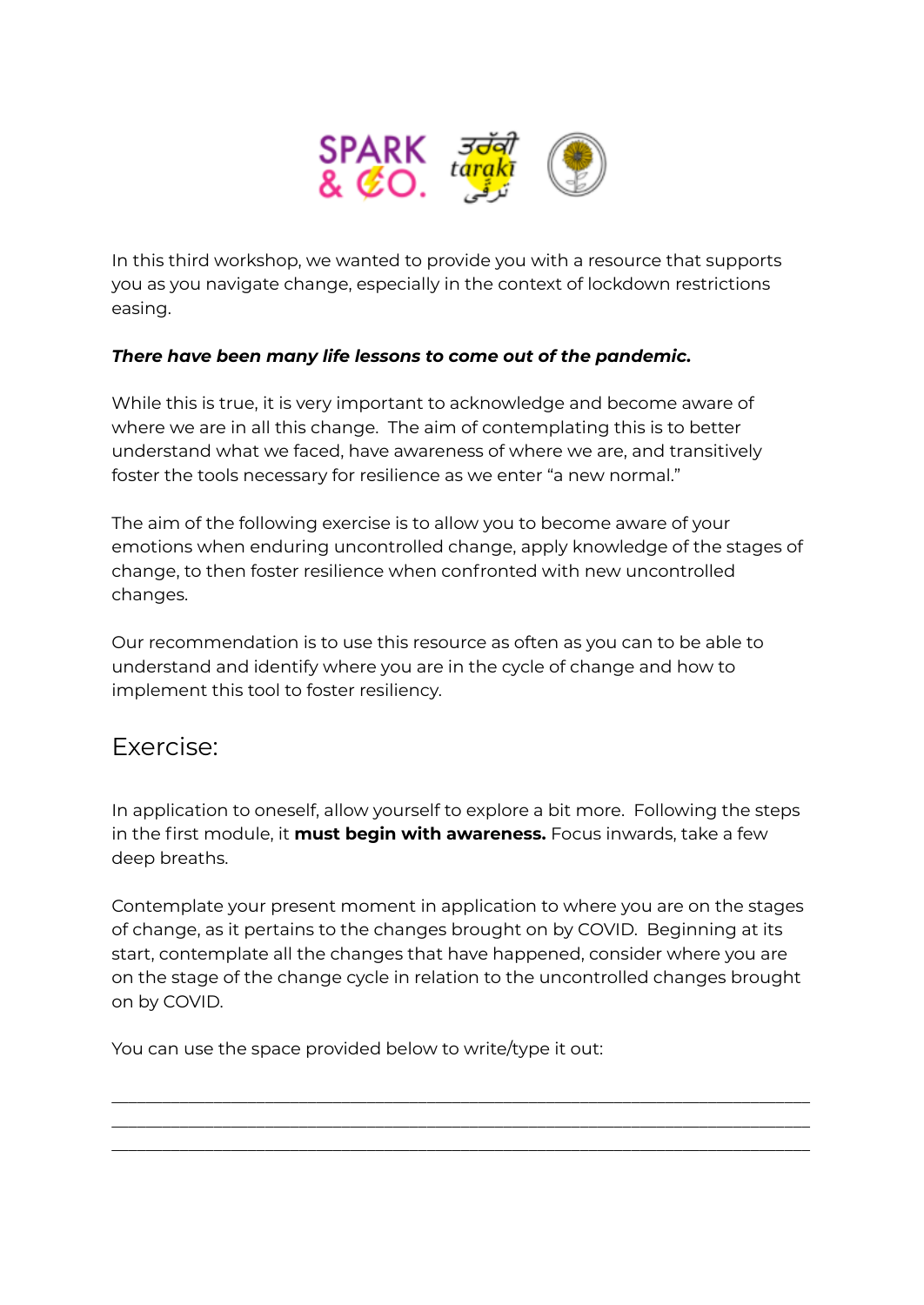In relation to moving forward, think about what stage of change feel you are in when considering the angst of re-entry back to "the new normal"

You can use the space provided below to write/type it out:

Contemplate, what you would need to assist in continuing to welcome and navigate change moving forward.

You can use the space provided below to write/type it out:

## All tools are in the appendix on page 2.

## **Appendix:**

Please watch the presentation of the first session to get a better understanding of these models before using them.